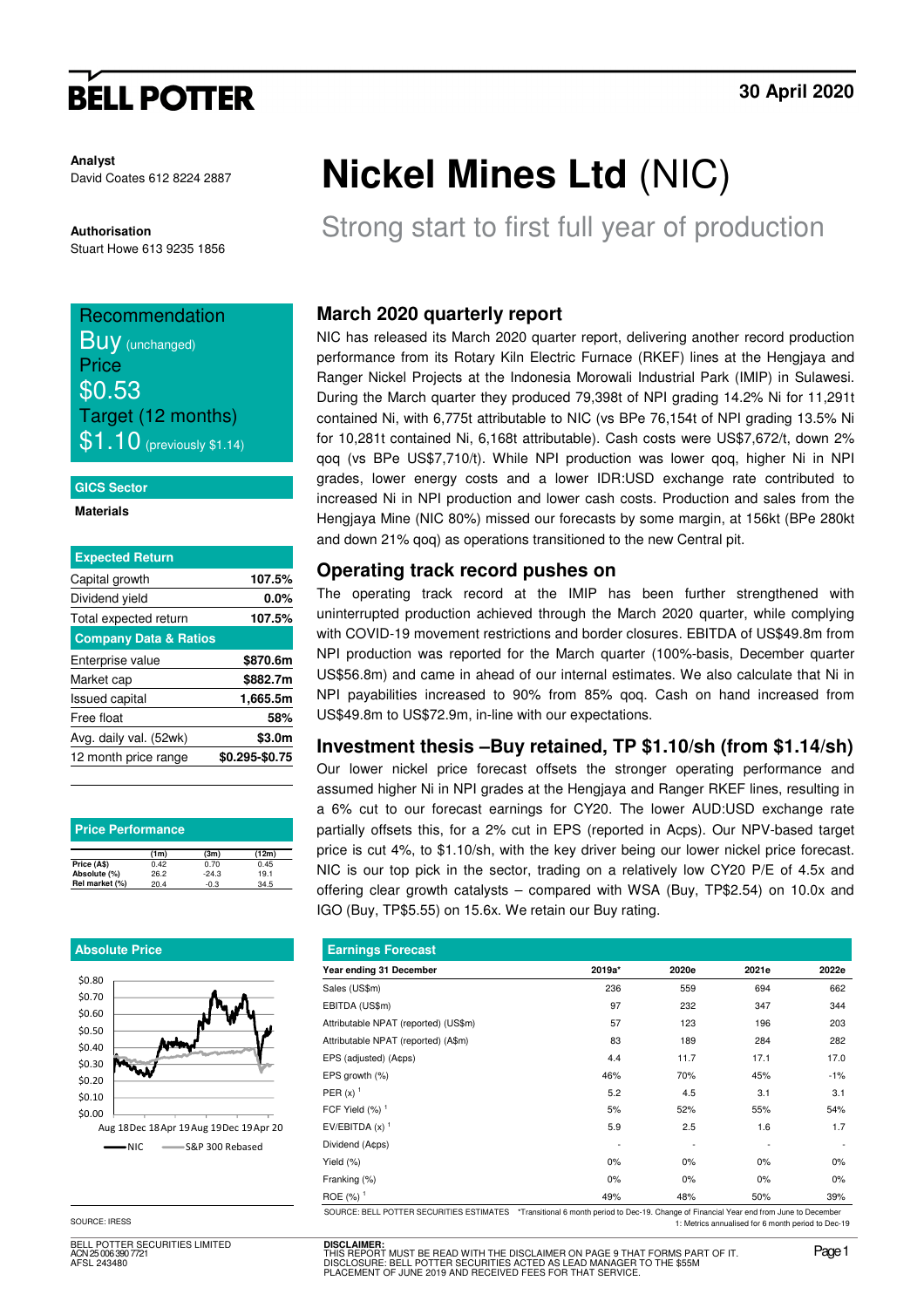# **Strong start to first full year of production**

### **March 2020 quarterly report**

NIC has released its March 2020 quarter report, delivering another record production performance from its Rotary Kiln Electric Furnace (RKEF) lines at the Hengjaya and Ranger Nickel Projects at the Indonesia Morowali Industrial Park (IMIP) in Sulawesi. During the March quarter they produced 79,398t of NPI grading 14.2% Ni for 11,291t contained Ni, with 6,775t attributable to NIC (vs BPe 76,154t of NPI grading 13.5% Ni for 10,281t contained Ni, 6,168t attributable). Cash costs were US\$7,672/t, down 2% qoq (and vs BPe US\$7,710/t). While NPI production was lower qoq, higher Ni in NPI grades, lower energy costs and a lower IDR:USD exchange rate contributed to increased Ni in NPI production and lower cash costs.

The operating track record has been further strengthened with uninterrupted production achieved through the March 2020 quarter, while complying with movement restrictions and border closures. NIC's RKEF operations at the IMIP in were one of the first to respond to the COVID-19 pandemic. Strict health monitoring, access restrictions and social distancing measures have been in place since late January 2020.

EBITDA of US\$49.8m from NPI production was reported for the March quarter (100% basis, December quarter US\$56.8m) and came in ahead of our internal estimates, starting NIC on track for our CY20e EBITDA of US\$232m. For the balance of CY20 we are looking for an improved nickel price, higher payabilities and an increasing contribution from the Hengjaya Mine. Cash on hand increased from US\$49.8m to US\$72.9m, in-line with our expectations.

Production and sales from the Hengjaya Mine (NIC 80%) missed our forecasts by some margin, at 156kt (BPe 280kt and down 21% qoq). Production was impacted by the transition of mining from the Bete Bete pits to the new Central pit and the changeover of the mining fleet. Shorter haul distances and larger equipment is expected to drive material productivity and cost improvements from the June 2020 quarter onwards.

| Table 1 - NIC quarterly production summary |                  |                         |                  |                         |                  |                          |                   |                      |  |  |
|--------------------------------------------|------------------|-------------------------|------------------|-------------------------|------------------|--------------------------|-------------------|----------------------|--|--|
|                                            | Mar-19<br>Actual | <b>Jun-19</b><br>Actual | Sep-19<br>Actual | <b>Dec-19</b><br>Actual | Mar-20<br>Actual | <b>Mar-20</b><br>BP est. | Variance<br>qoq % | Variance<br>vs BPe % |  |  |
| Hengjaya Mine                              |                  |                         |                  |                         |                  |                          |                   |                      |  |  |
| Ore sales (t)                              | 142,918          | 96,023                  | 231,487          | 196,895                 | 155,599          | 280,000                  | $-21%$            | $-44%$               |  |  |
| grade (% Ni)                               | 1.92%            | 1.84%                   | 1.84%            | 1.99%                   | 1.83%            | 1.80%                    | $-8.0%$           | 1.7%                 |  |  |
| Contained nickel (t Ni)                    | 1,729            | 1,113                   | 4,259            | 3,918                   | 2,847            | 5,040                    | $-27%$            | $-44%$               |  |  |
| Mine OPEX (US\$/t)                         | \$26.02          | \$44.11                 | \$24.85          | \$26.27                 | \$29.70          | \$21.20                  | 13%               | 40%                  |  |  |
| Avg price received (US\$/t)                | \$27.51          | \$23.42                 | \$27.72          | \$37.59                 | \$24.32          | \$24.08                  | $-35%$            | $1\%$                |  |  |
|                                            |                  |                         |                  |                         |                  |                          |                   |                      |  |  |
| <b>RKEF NPI production</b>                 |                  |                         |                  |                         |                  |                          |                   |                      |  |  |
| NPI production (t)                         | 8,372            | 33,734                  | 72,393           | 80,015                  | 79,398           | 76,154                   | $-1%$             | 4%                   |  |  |
| NPI grade (% Ni)                           | 13.0%            | 13.9%                   | 13.8%            | 13.7%                   | 14.2%            | 13.5%                    | 4%                | 5%                   |  |  |
| Contained nickel (t)                       | 1,090            | 4,698                   | 10,020           | 10,968                  | 11,291           | 10,281                   | 3%                | 10%                  |  |  |
| Contained nickel (t, attributable)         | 654              | 2,684                   | 5,160            | 6,582                   | 6,775            | 6,168                    | 3%                | 10%                  |  |  |
|                                            |                  |                         |                  |                         |                  |                          |                   |                      |  |  |
| Costs                                      |                  |                         |                  |                         |                  |                          |                   |                      |  |  |
| Cash costs (US\$/t Ni)                     | \$7,648          | \$7,725                 | \$7,536          | \$7,831                 | \$7,672          | \$7,710                  | $-2%$             | 0%                   |  |  |

Key production metrics are summarised below:

SOURCE: COMPANY DATA AND BELL POTTER SECURITIES ESTIMATES

Other key takeaways from the result include:

NIC reported a weighted average contract price for the quarter of US\$11,457/t Ni, representing **payability of ~90%** of our calculated average LME price for the March quarter of US\$12,742/t, up from our estimate of 85% for the December quarter 2019;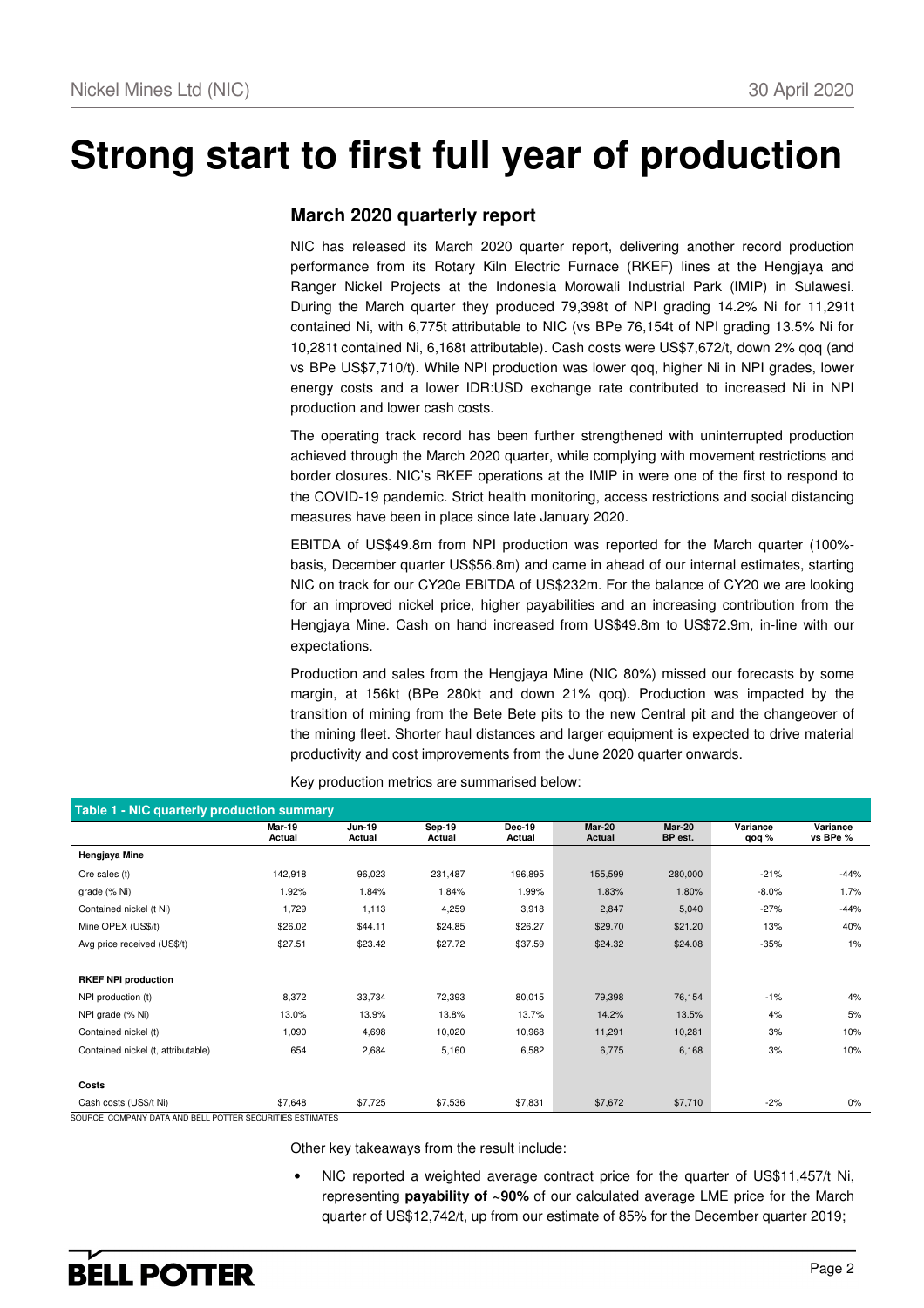- Operations are now performing at levels we believe are **representative of steady state production**. As such, CY20 will be NIC's first full year as a producer and we expect the reporting of financial results over this period to demonstrate the profitability and cash flow generation capacity of the business to the market;
- In addition to the achievement of continuous production at the IMIP, **the raw material supply chain also remained undisrupted** during the period. Ore export bans implemented in Indonesia have improved laterite nickel ore availability and mining operations have continued. In addition, the IMIP retains ~6 months of ore stockpiles;
- Although markets remain volatile, NIC retains its strategic objective to **lift its ownership in the Hengjaya and Ranger RKEF lines from 60% to 80%** during CY20. A range of financing options are available for the US\$120m acquisition cost;
- The **Hengjaya Mine expansion reached key milestones** during the March quarter, with mining operations winding up at the Bete Bete pits and transitioning to the Central pit. A pilot road has being established to enable direct haulage to the IMIP. NIC is targeting a production increase to 150kt per month and operating costs to drop to US\$18/t;
- Also at the Hengjaya Mine, **stockpiling of limonite ore continued** for potential sale to High Pressure Acid Leach (HPAL) projects currently under construction in the IMIP (NIC has no economic interest). We currently don't attribute any value to these stockpiles but note the HPAL projects are targeting commissioning in 2022; and
- Post quarter-end NIC **repaid a further US\$10m debt**, again retiring debt ahead of schedule and reducing its debt balance from US\$65m to \$55m. The US\$80m facility was initially drawn down in the September quarter 2019.

### **Changes to our forecasts**

Beyond updating our forecasts for the March quarter production report, we have made the following changes to our modelled assumptions:

- Updated our nickel price and foreign exchange assumptions, which incorporate a 5% and 3% lower nickel price in CY20 and CY21 respectively and lower AUD:USD exchange rate across the forecast period. It also includes a reduction in our long-term price, from US\$8.20/lb to US\$8.00/lb (nominal) in CY23;
- Increased our assumed Ni in NPI grade from 13.5% to 14.0% for the balance of FY20, and increased it from 13.0% to 13.5% for FY21, to reflect actual performance;
- Marginally lowered  $(2%)$  our forecast unit operating costs on lower energy input costs, which we believe will benefit from lower thermal coal prices;
- Increased our CAPEX forecasts for the Hengjaya Mine from US\$6m to US\$8m for FY20, reflecting higher levels than compared to our prior estimates; and
- Pushed back our statutory divestment schedule for the 80%-owned Hengjaya Mine, which we now assume will not commence until end CY20.

The net impact of these changes are summarised in the forecast changes table overleaf: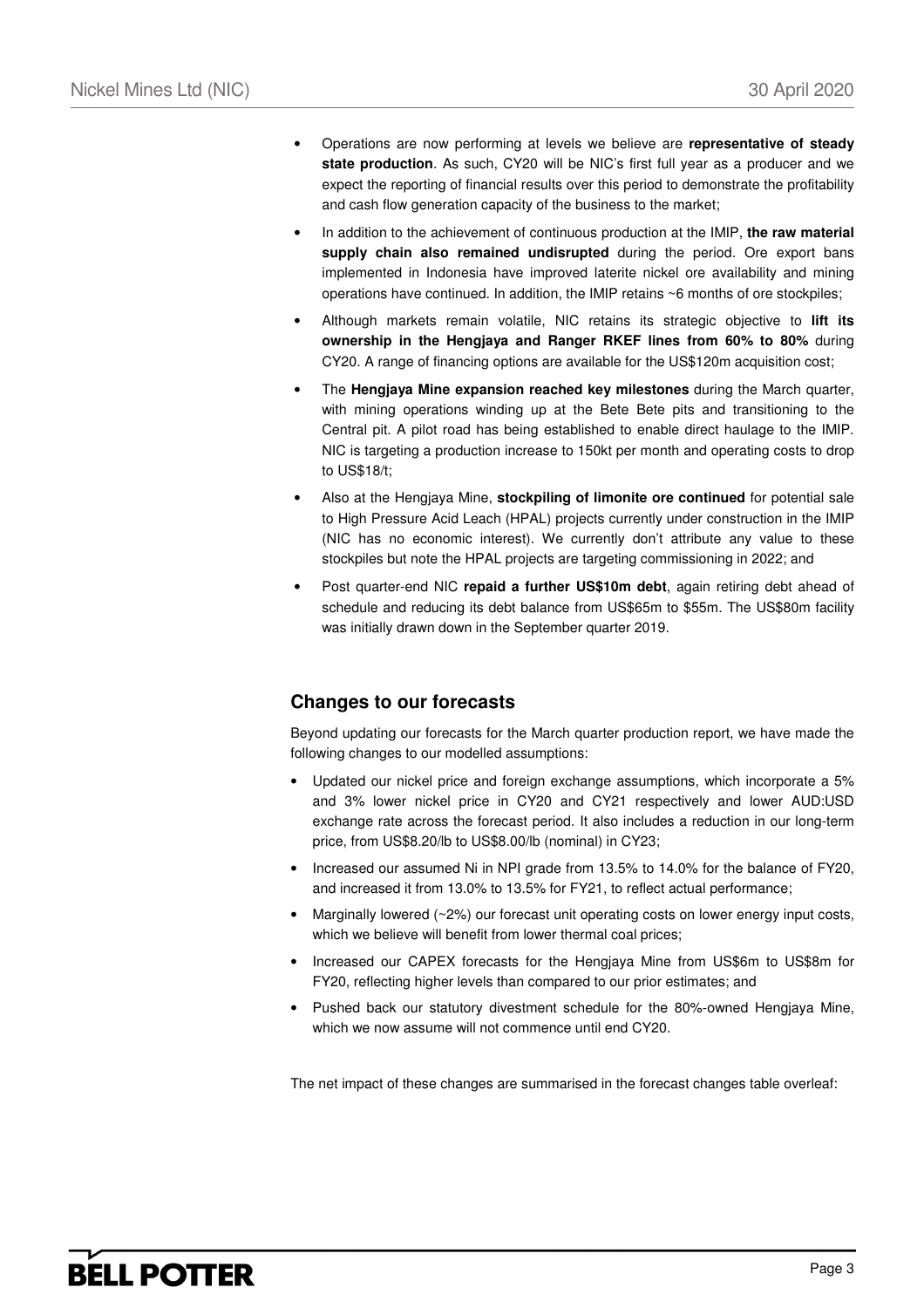| <b>Table 2 - Changes to our CY forecasts</b> |                          |           |               |               |           |               |               |        |               |  |
|----------------------------------------------|--------------------------|-----------|---------------|---------------|-----------|---------------|---------------|--------|---------------|--|
|                                              | Previous                 |           |               | <b>New</b>    |           |               | Change        |        |               |  |
| Year end 30 December                         | <b>Dec-20</b>            | Dec-21    | <b>Dec-22</b> | <b>Dec-20</b> | Dec-21    | <b>Dec-22</b> | <b>Dec-20</b> | Dec-21 | <b>Dec-22</b> |  |
| Prices & currency                            |                          |           |               |               |           |               |               |        |               |  |
| Nickel price (US\$/t)                        | 14,550                   | 16,865    | 17,416        | 13,878        | 16,424    | 17,527        | $-5%$         | $-3%$  | 1%            |  |
| <b>US\$/A\$</b>                              | 0.68                     | 0.71      | 0.73          | 0.65          | 0.69      | 0.72          | $-4%$         | $-3%$  | $-1%$         |  |
| <b>Production &amp; costs</b>                |                          |           |               |               |           |               |               |        |               |  |
| Ore mined (t)                                | 1,380,000                | 1,560,000 | 1,560,000     | 1,235,599     | 1,560,000 | 1,560,000     | $-10%$        | 0%     | 0%            |  |
| Nickel in ore (t)                            | 24,840                   | 28,080    | 28,080        | 22,287        | 28,080    | 28,080        | $-10%$        | 0%     | 0%            |  |
| RKEF NPI production (t)                      | 304,615                  | 304,615   | 304,615       | 307,859       | 304,615   | 304,615       | 1%            | 0%     | 0%            |  |
| Contained nickel (t)                         | 40,362                   | 39,600    | 36,554        | 42,514        | 40,362    | 36,554        | 5%            | 2%     | 0%            |  |
| Contained nickel (t, attributable)           | 24,217                   | 23,760    | 21,932        | 25,509        | 24,217    | 21,932        | 5%            | 2%     | 0%            |  |
| Cash costs (US\$/t Ni)                       | 7,706                    | 7,873     | 8,066         | 7,695         | 7,872     | 8,066         | $0\%$         | 0%     | 0%            |  |
| Earnings & valuation                         |                          |           |               |               |           |               |               |        |               |  |
| Revenue (consolidated, US\$m)                | 585                      | 699       | 658           | 559           | 694       | 662           | $-4%$         | $-1%$  | 1%            |  |
| Revenue (attributable, US\$m)                | 354                      | 419       | 398           | 362           | 417       | 401           | 2%            | $-1%$  | 1%            |  |
| EBITDA (attributable, US\$m)                 | 148                      | 214       | 205           | 140           | 208       | 207           | $-5%$         | $-3%$  | 1%            |  |
| NPAT (reported, attributable, US\$m)         | 131                      | 202       | 201           | 123           | 196       | 203           | $-6%$         | $-3%$  | 1%            |  |
| EPS (reported) (Acps)                        | 12                       | 17        | 17            | 12            | 17        | 17            | $-2%$         | $0\%$  | 2%            |  |
| PER(x)                                       | 4.4                      | 3.1       | 3.2           | 4.5           | 3.1       | 3.1           | 0.1           | 0.0    | (0.1)         |  |
| EPS growth (%)                               | 74%                      | 42%       | $-3%$         | 70%           | 45%       | $-1%$         | $-4%$         | 3%     | 3%            |  |
| DPS (Acps)                                   | $\overline{\phantom{a}}$ |           |               |               |           |               | na            | na     | na            |  |
| Yield                                        | 0%                       | 0%        | 0%            | 0%            | 0%        | 0%            | $0\%$         | 0%     | 0%            |  |
| NPV (A\$/sh)                                 | 1.14                     | 1.29      | 1.41          | 1.10          | 1.25      | 1.36          | $-4%$         | $-3%$  | $-3%$         |  |
| Price Target (A\$/sh)                        | 1.14                     |           |               | 1.10          |           |               | $-4%$         |        |               |  |

SOURCE: COMPANY DATA AND BELL POTTER SECURITIES ESTIMATES

Our lower nickel price forecast offsets the stronger operating performance and assumed higher Ni in NPI grades at the Hengjaya and Ranger RKEF lines, resulting in a 6% cut to our forecast earnings for CY20. The lower AUD:USD exchange rate partially offsets this, for a 2% cut in EPS (reported in Acps). Note, the higher attributable revenues are due to the delayed divestment schedule and higher assumed ownership of the Hengjaya Mine through CY20. NIC continues to trade on a relatively low CY20 P/E of  $4.5x - in$  our view good value for what is in many respects a high growth industrial story.

Our NPV-based target price is lowered 4%, to \$1.10/sh, with the key driver being our lower nickel price forecast, which includes a reduction in our long-term price, from US\$8.20/lb to US\$8.00/lb (nominal) in CY23.

NIC is our top pick in the sector, trading on a relatively low CY20 P/E of 4.5x and offering clear growth catalysts – compared with WSA (Buy, TP\$2.54) on 9.9x and IGO (Buy, TP\$5.55) on 15.6x.

| Table 3 - ASX-listed nickel producer comparison metrics |               |                  |                                    |                         |                          |                    |                            |            |                               |                         |  |
|---------------------------------------------------------|---------------|------------------|------------------------------------|-------------------------|--------------------------|--------------------|----------------------------|------------|-------------------------------|-------------------------|--|
| Company                                                 | <b>Ticker</b> | <b>BP</b> rating | <b>BP Target</b><br>price (A\$/sh) | Prev. Close<br>(A\$/sh) | <b>Mkt Cap</b><br>(A\$m) | EV<br>$($ A\$m $)$ | <b>EPS FY20e</b><br>(Acps) | P/E<br>(x) | <b>EBITDA FY20e</b><br>(A\$m) | <b>EV/EBITDA</b><br>(x) |  |
| <b>Nickel Mines Limited</b>                             | <b>NIC</b>    | Buy              | \$1.10                             | \$0.53                  | \$882.7                  | \$870.6            | 11.7                       | 4.5        | \$215.4                       | 4.0                     |  |
| Western Areas Limited                                   | <b>WSA</b>    | Buy              | \$2.54                             | \$2.12                  | \$580.9                  | \$399.5            | 21.3                       | 10.0       | \$149.0                       | 2.7                     |  |
| <b>IGO Limited</b>                                      | IGO           | Buy              | \$5.55                             | \$4.68                  | \$2,764.9                | \$2,357.9          | 30.0                       | 15.6       | \$489.0                       | 4.8                     |  |

SOURCE: IRESS AND BELL POTTER SECURITIES ESTIMATES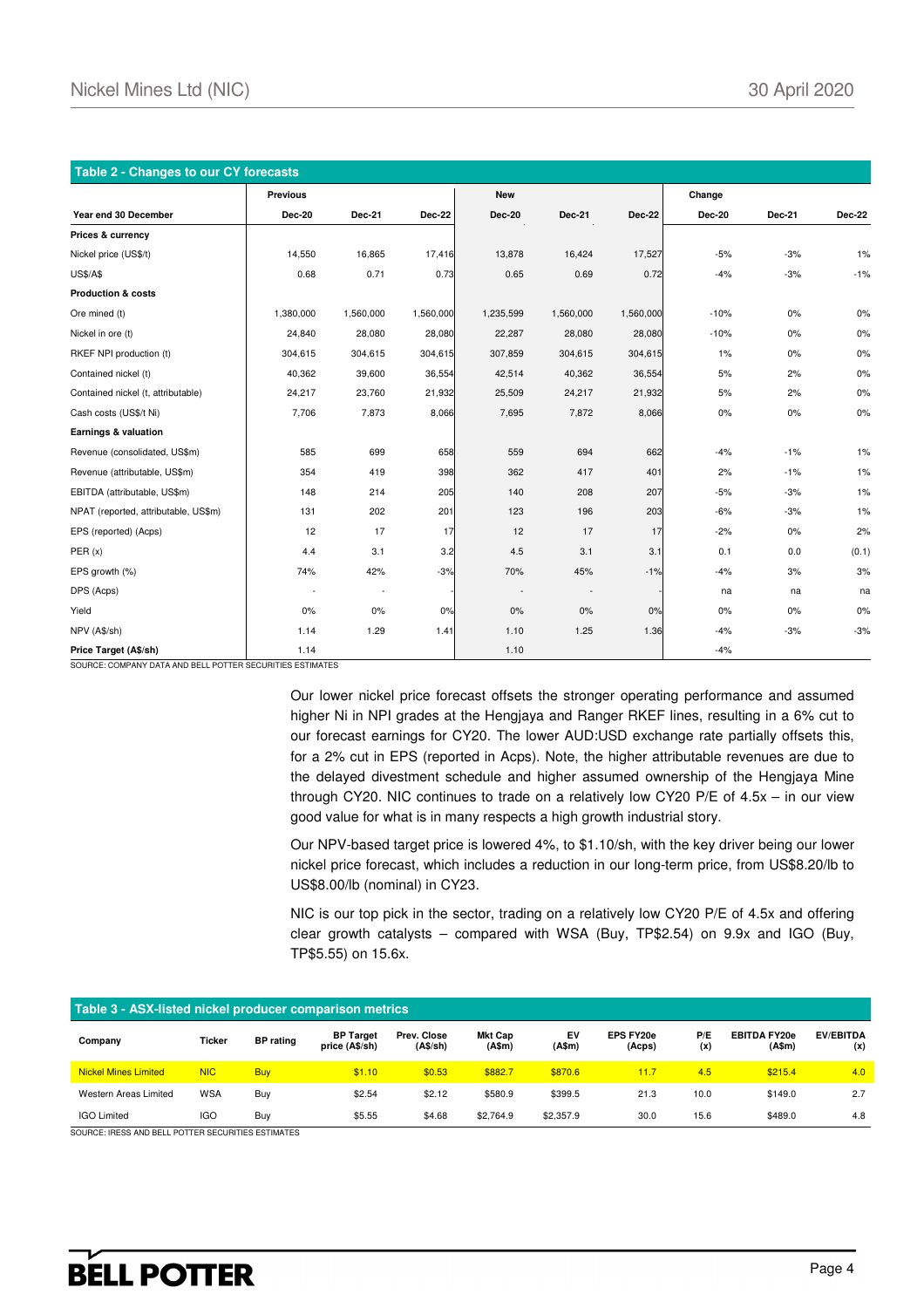### **Upcoming catalysts**

Upcoming catalysts for NIC include:

- Ongoing production updates from the Hengjaya and Ranger Nickel RKEF lines. Both projects have now achieved steady state production above nameplate. Ongoing updates will reinforce the sustainability of these production levels;
- Updates on Ni in NPI pricing and payabilities, which improved to 90% of the LME price in the March 2020 quarter, and which we forecast to improve to 95%;
- The release of NIC's June 2020 quarterly production and cost report, expected in late July 2020;
- Resource and Reserve updates at the Hengjaya Mine, the progress of its expansion and its delivery of lower operating costs over the course of CY20;
- Indications on the timing of the acquisition of a further 20% interest (to lift ownership to 80%) in the Hengjaya and Ranger projects; and
- Updates on the ownership levels of the 80%-owned Hengjaya Mine, which is subject to Indonesia's compulsory divestment laws.

### **NIC vs the ASX Metals and Mining Index**



SOURCE: IRESS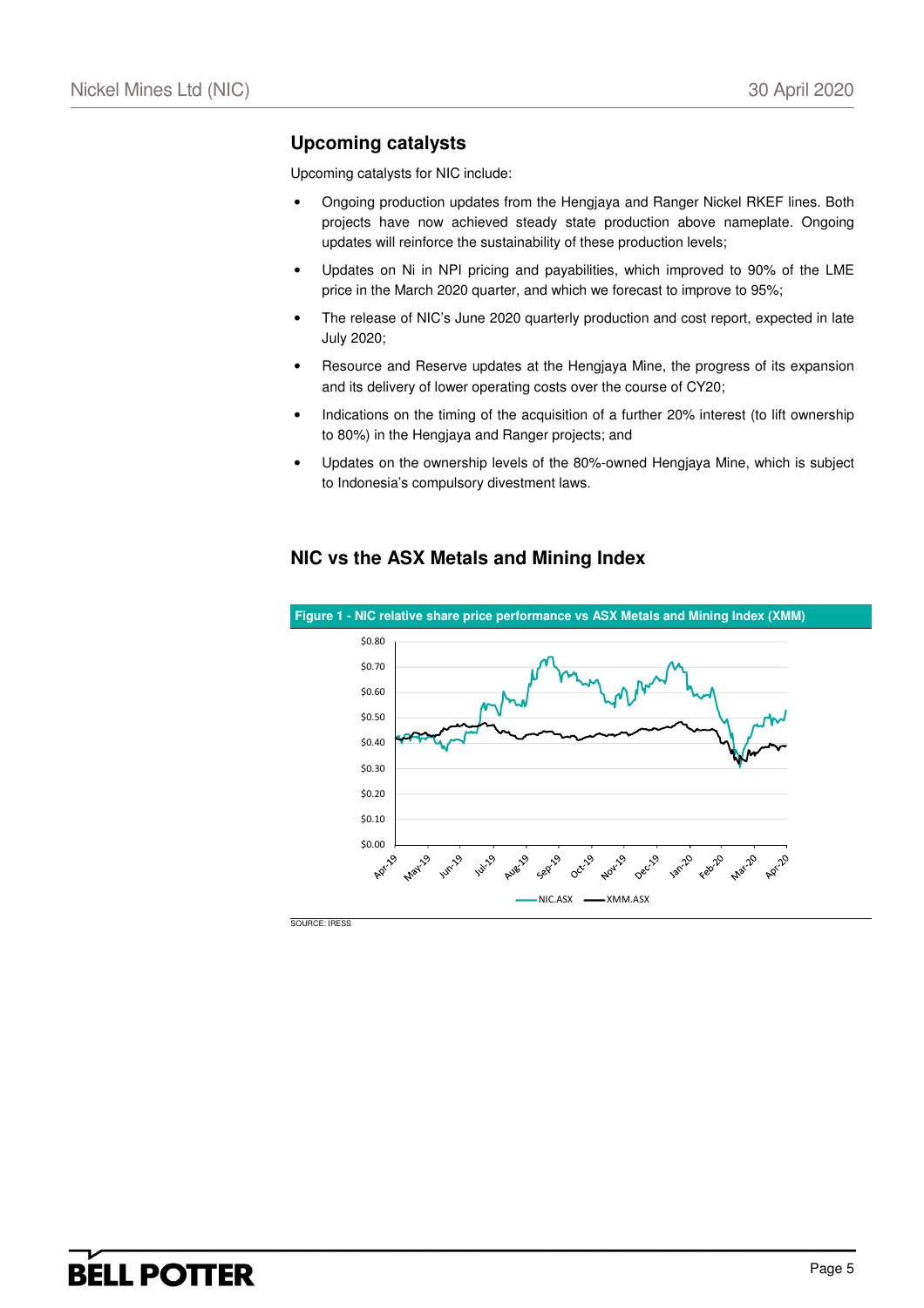# **Nickel Mines Limited (NIC)**

### **Company description: fully integrated NPI producer**

Nickel Mines Limited ('Nickel Mines' or 'NIC') is a newly listed ASX company, formed in 2007. Its operations are focused in Central Sulawesi, Indonesia, where it holds a 60% interest four Rotary Kiln Electric Furnace (RKEF) NPI production lines (the two Hengjaya lines and the two Ranger lines) with Shanghai Decent Investments (SDI) a subsidiary of Tsingshan Group, the world's largest stainless steel producer. NIC retains an option to increase its ownership of both Hengjaya and Ranger to 80%, for US\$120m in total by November 2020.

The RKEF lines are located in an existing, fully integrated stainless steel production facility, the Indonesian Morowali Industrial Park (IMIP), in Central Sulawesi, Indonesia. First production from the Hengjaya Lines was achieved on 31 January 2019 and exceeded their nameplate production run-rate of 16ktpa nickel in NPI (100% basis) during the September quarter 2019. The Ranger Lines commenced production during the September quarter 2019 and exceeded nameplate in the December quarter 2019.

NIC also holds an 80% interest in Hengjaya Mine ('HM'), a high-grade, long-life nickel laterite deposit, also in Central Sulawesi in close proximity to the IMIP. The balance of the asset is owned by NIC's local Indonesian partner. The HM produces Direct Shipping Ore (DSO), the bulk of which is sold into the IMIP facility for the production of Nickel Pig Iron (NPI), a key input into stainless steel production.

### **Investment thesis –Buy retained, TP \$1.10/sh (from \$1.14/sh)**

Our lower nickel price forecast offsets the stronger operating performance and assumed higher Ni in NPI grades at the Hengjaya and Ranger RKEF lines, resulting in a 6% cut to our forecast earnings for CY20. The lower AUD:USD exchange rate partially offsets this, for a 2% cut in EPS (reported in Acps). Our NPV-based target price is cut 4%, to \$1.10/sh, with the key driver being our lower nickel price forecast. NIC is our top pick in the sector, trading on a relatively low CY20 P/E of 4.5x and offering clear growth catalysts – compared with WSA (Buy, TP\$2.54) on 10.0x and IGO (Buy, TP\$5.55) on 15.6x. We retain our Buy rating.

### **Valuation: \$1.10/sh**

Our 12-month forward NIC valuation incorporates DCF models of its attributable interests in the Hengjaya laterite nickel ore mine (HM), a 60% interest in the two Hengjaya Nickel RKEF lines and a 60% interest in the two Ranger Nickel RKEF lines.

We have constructed a discounted cash flow (DCF) model for NIC's attributable interest in these RKEF lines that are in production at Tsingshan's IMIP facility and a DCF calculation for NIC's current 80% interest (declining to 49% by FY2023) in the Hengjaya laterite nickel ore mine.

We also include a notional value for exploration and development projects, an estimate of corporate overhead costs and NIC's last reported net debt position. Our valuation is calculated on a fully diluted basis. Following the latest update, our valuation stands at \$1.10/sh.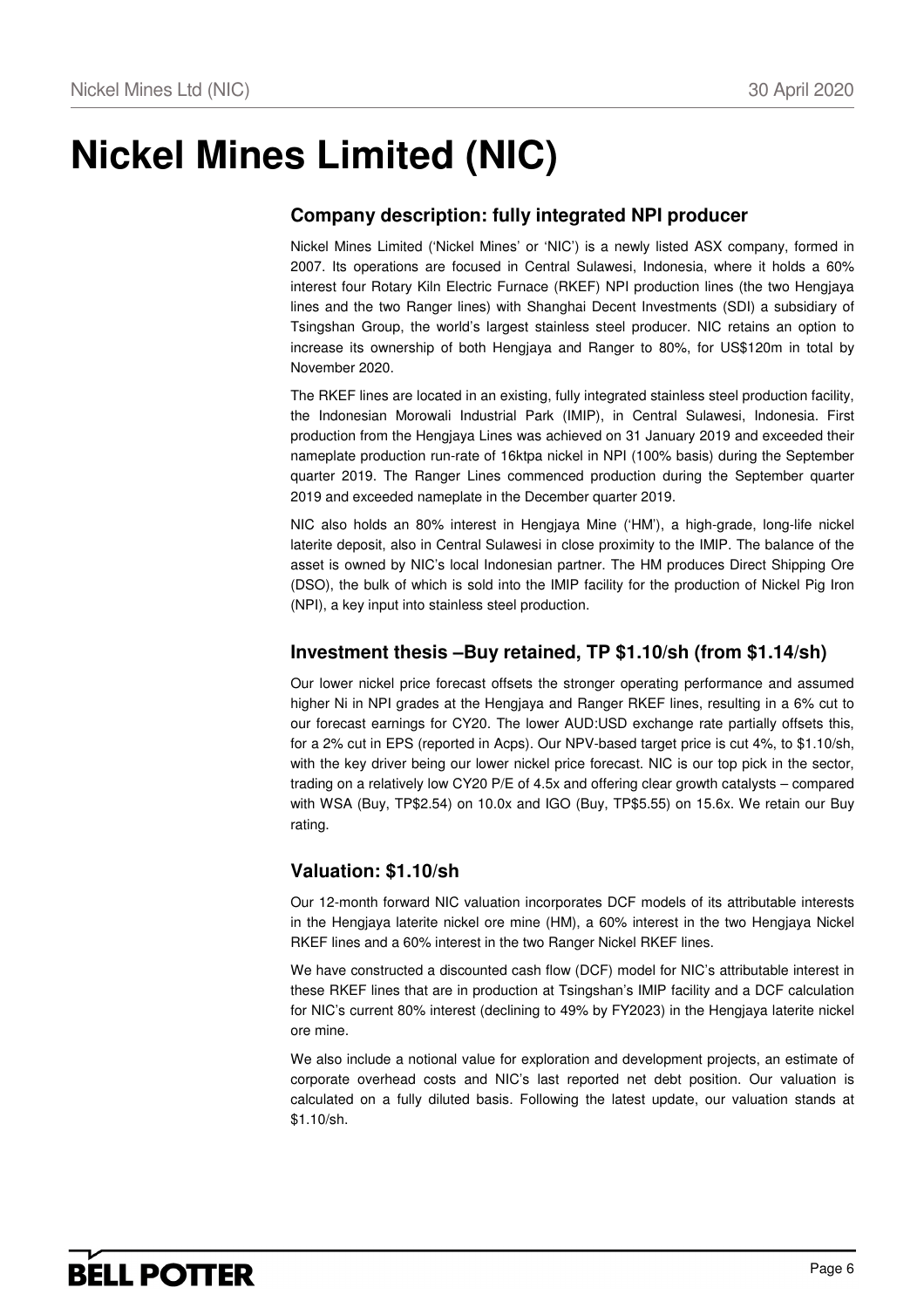#### **Risks**

Key risks to our investment case include (but are not limited to):

- **Funding and capital management risks:** Funding and capital management risks can include access to debt and equity finance, maintaining covenants on debt finance, managing dividend payments and managing debt repayments. Exploration and development companies with no sales revenues are reliant on access to equity markets and debt financing to fund the advancement and development of their projects.
- **Operating and development risks:** Mining companies' assets are subject to risks associated with their operation and development. Risks for each company can be heightened depending on method of operation (e.g. underground versus open pit mining) or whether it is a single mine company. Development of mining assets may be subject to receiving permits, approvals timelines or weather events, causing delays to commissioning and commercial production.
- **COVID-19 risks:** Mining companies' rely on freedom of movement of workforces, functioning transport routes, reliable logistics services including road, rail, aviation and ports in order to maintain operations and get their products to market. They also rely on liquid, functioning markets to sell their products. Measures being put in place to combat the COVID-19 pandemic are posing risks to these conditions.
- **Operating and capital cost fluctuations:** The cost and availability of exploration, development and mining inputs can fluctuate widely and cause significant differences between planned and actual operating and capital costs. Key operating costs are linked to energy and labour costs as well as access to, and availability of, technical skills, operating equipment and consumables.
- **Commodity price and exchange rate fluctuations:** The future earnings and valuations of exploration, development and producing Resources companies are subject to fluctuations in underlying commodity prices and foreign currency exchange rates.
- **Resource growth and mine life extensions:** The viability of future operations and the earnings forecasts and valuations reliant upon them may depend upon resource and reserve growth to extend mine lives, which is in turn dependent upon exploration success, of which there are no guarantees.
- **Regulatory changes risks:** Changes to the regulation of infrastructure and taxation (among other things) can impact the earnings and valuation of mining companies. NIC's assets are located in Sulawesi, Indonesia, which has in the past implemented regulatory changes related to mining project ownership, fiscal terms and mineral export requirements.
- **Sovereign risks:** Mining companies' assets are subject to the sovereign risks of the jurisdiction within which they are operating. NIC's assets are in Indonesia, a G20 country with one of the largest economies in SE Asia. Its sovereign debt is rated investment grade by the major ratings agencies.
- **Corporate/M&A risks:** Risks associated with M&A activity including differences between the entity's and the market's perception of value associated with completed transactions. NIC is the junior partner co-investing in production assets with a large, privately owned Chinese company. The strength and cohesiveness of this relationship over the long term has the potential to both add and reduce value to the partnership. One of the key mitigating factors in this respect has been the investment of a combined US\$50m by SDI and Wanlu Investments (US\$26m and US\$24m respectively) into NIC equity.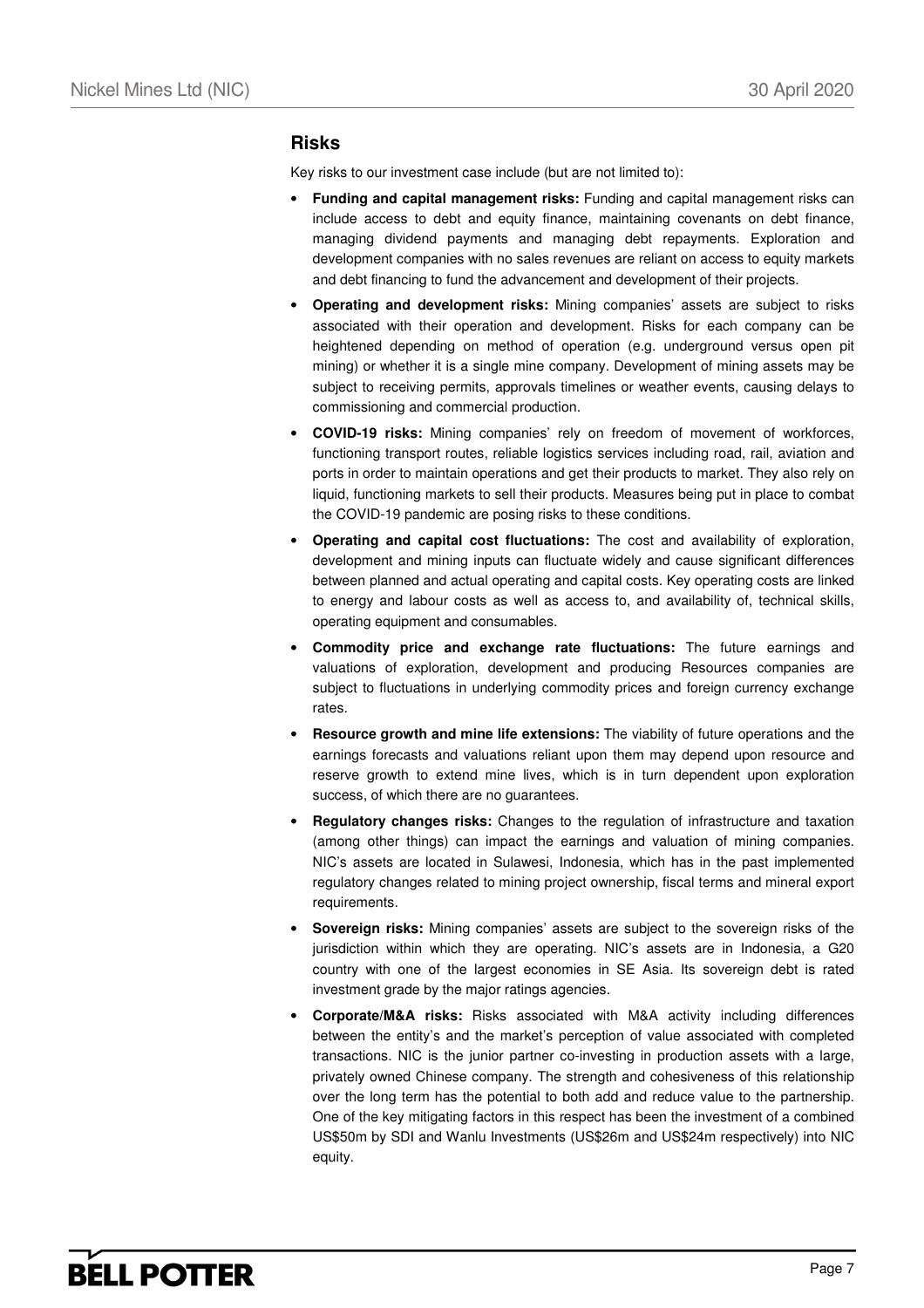## **Nickel Mines Ltd** as at 30 April 2020

## Nickel Mines Ltd (Nickel Mines Ltd (Nickel Mines Ltd (Nickel Mines Ltd Computer) \$1.10 Recommendation Buy Price \$0.53

#### **Table 4 - Financial summary**

| <b>PROFIT AND LOSS</b>                                |                |                                          |         |         |         |         | <b>FINANCIAL RATIOS</b>                     |                           |               |                 |                   |                |                |
|-------------------------------------------------------|----------------|------------------------------------------|---------|---------|---------|---------|---------------------------------------------|---------------------------|---------------|-----------------|-------------------|----------------|----------------|
| Year ending 31 Dec. (from 2020)                       | Unit           | 2019a                                    | 2019a'  | 2020e   | 2021e   | 2022e   | Year ending 31 Dec. (from 2020)             | Unit                      | 2019a         | 2019a'          | 2020e             | 2021e          | 2022e          |
| Revenue                                               | US\$m          | 64.9                                     | 236.1   | 559.4   | 694.2   | 661.7   | <b>VALUATION</b>                            |                           |               |                 |                   |                |                |
| Expense                                               | US\$m          | (44.5)                                   | (138.9) | (327.8) | (347.4) | (317.9) | Attributable NPAT                           | US\$m                     | 65.5          | 56.5            | 122.5             | 196.0          | 203.3          |
| <b>EBITDA</b>                                         | US\$m          | 20.4                                     | 97.2    | 231.6   | 346.8   | 343.8   | <b>Attributable NPAT</b>                    | A\$m                      | 91.6          | 82.5            | 188.6             | 284.1          | 282.3          |
| Depreciation                                          | US\$m          | (6.8)                                    | (16.4)  | (19.8)  | (19.2)  | (16.9)  | <b>Reported EPS</b>                         | Ac/sh                     | 6.9           | 5.1             | 11.7              | 17.1           | 17.0           |
| EBIT                                                  | US\$m          | 13.6                                     | 80.8    | 211.8   | 327.6   | 326.9   | <b>Adjusted EPS</b>                         | Ac/sh                     | 0.9           | 4.4             | 11.7              | 17.1           | 17.0           |
| Net interest expense                                  | US\$m          | 0.2                                      | (2.1)   | (3.9)   | 2.1     | 8.6     | EPS growth                                  | $\%$                      | nm            | 46%             | 70%               | 45%            | $-1%$          |
| Unrealised gains (Impairments)                        | US\$m          | 57.3                                     | 7.4     |         |         |         | PER                                         | $\boldsymbol{\mathsf{x}}$ | 7.7x          | 5.2x            | 4.5x              | 3.1x           | 3.1x           |
| Other                                                 | US\$m          | 0.7                                      | 5.4     |         |         |         | <b>DPS</b>                                  | Ac/sh                     |               |                 |                   |                |                |
| PBT                                                   | US\$m          | 71.9                                     | 91.5    | 207.9   | 329.8   | 335.5   | Franking                                    | $\%$                      | 0%            | 0%              | 0%                | 0%             | 0%             |
| Tax expense                                           | US\$m          | (0.1)                                    | (0.2)   | (1.4)   | (3.5)   | (2.7)   | Yield                                       | $\%$                      | 0%            | 0%              | 0%                | 0%             | 0%             |
| Consolidated profit (loss) for the year               | US\$m          | 71.8                                     | 91.3    | 206.5   | 326.3   | 332.8   | FCF/share                                   | Ac/sh                     | (14.4)        | 2.6             | 27.6              | 29.2           | 28.5           |
| Non-Controlling Interest                              | US\$m          | 6.3                                      | 34.8    | 84.0    | 130.2   | 129.5   | FCF yield <sup>1</sup>                      | $\%$                      | $-27%$        | 5%              | 52%               | 55%            | 54%            |
| Attributable NPAT (reported)                          | US\$m          | 65.5                                     | 56.5    | 122.5   | 196.0   | 203.3   | P/FCFPS <sup>1</sup>                        | X                         | $-3.7x$       | 20.5x           | 1.9x              | 1.8x           | 1.9x           |
| NPAT (underlying)                                     | US\$m          | 8.2                                      | 49.1    | 122.5   | 196.0   | 203.3   | EV/EBITDA                                   | X                         | 27.8x         | 5.9x            | 2.5x              | 1.6x           | 1.7x           |
|                                                       |                |                                          |         |         |         |         | EBITDA margin                               | %                         | 31%           | 41%             | 41%               | 50%            | 52%            |
| <b>CASH FLOW</b>                                      |                |                                          |         |         |         |         | EBIT margin                                 | $\%$                      | 21%           | 34%             | 38%               | 47%            | 49%            |
| Year ending 31 Dec. (from 2020)                       | Unit           | 2019a                                    | 2019a*  | 2020e   | 2021e   | 2022e   | Return on assets                            | $\%$                      | 23%           | 26%             | 25%               | 29%            | 25%            |
| <b>OPERATING CASHFLOW</b>                             |                |                                          |         |         |         |         | Return on equity                            | $\%$                      | 37%           | 49%             | 48%               | 50%            | 39%            |
| Receipts                                              | US\$m          | 33.4                                     | 212.7   | 600.7   | 680.8   | 665.0   | <b>LIQUIDITY &amp; LEVERAGE</b>             |                           |               |                 |                   |                |                |
| Payments                                              | US\$m          | (28.4)                                   | (169.9) | (298.3) | (342.5) | (325.3) | Net debt (cash)                             | \$m                       | (45)          | 15              | (185)             | (395)          | (609)          |
| Tax                                                   | US\$m          | (1.2)                                    | (4.7)   | 0.1     | (1.4)   | (3.5)   | ND / E                                      | $\%$                      | $-14%$        | 4%              | $-34%$            | $-53%$         | $-64%$         |
| Net interest                                          | US\$m          | 0.2                                      | 0.1     | (3.9)   | 2.1     | 8.6     | $ND / (ND + E)$                             | %                         | $-17%$        | 3%              | $-51%$            | $-112%$        | $-179%$        |
| Other                                                 | US\$m          |                                          |         |         |         |         | EBITDA / Interest                           | x                         | nm            | 46.1x           | 59.8x             | nm             | nm             |
| Operating cash flow                                   | US\$m          | 4.1                                      | 38.2    | 298.6   | 339.0   | 344.8   |                                             |                           |               |                 |                   |                |                |
| <b>INVESTING CASHFLOW</b>                             |                |                                          |         |         |         |         | <b>ATTRIBUTABLE DATA - NICKEL MINES LTD</b> |                           |               |                 |                   |                |                |
| Property, plant and equipment<br>Mine development     | US\$m<br>US\$m | (19.5)                                   | (29.6)  | (10.3)  | (2.9)   | (2.9)   | Year ending 31 Dec. (from 2020)<br>Revenues | Unit<br>US\$m             | 2019a<br>52.0 | 2019a'<br>156.1 | 2020e<br>362.2    | 2021e<br>417.1 | 2022e<br>400.7 |
| Exploration & evaluation                              | US\$m          |                                          |         | (0.4)   | (0.4)   | (0.4)   | <b>EBITDA</b>                               | US\$m                     | 13.5          | 57.1            | 139.9             | 207.6          | 207.0          |
| Other                                                 | US\$m          | (121.1)                                  | 5.8     |         |         |         | <b>NPAT</b>                                 | US\$m                     | 65.5          | 56.5            | 122.5             | 196.0          | 203.3          |
| Investing cash flow                                   | US\$m          | (140.6)                                  | (23.8)  | (10.7)  | (3.3)   | (3.3)   | Net distributable cash flow                 | US\$m                     | 44.4          | 1.0             | 175.2             | 169.3          | 173.7          |
| Free Cash Flow                                        | US\$m          | (136.5)                                  | 14.4    | 287.8   | 335.7   | 341.5   | EV/EBITDA                                   | x                         | 46.1          | 10.4            | 4.0               | 2.9            | 3.0            |
|                                                       |                |                                          |         |         |         |         | PER                                         | X                         | 7.7           | 10.5            | 4.5               | 3.1            | 3.1            |
| <b>FINANCING CASHFLOW</b><br>Share issues/(buy-backs) | US\$m          | 183.6                                    |         |         |         |         | P/FCF                                       |                           | nm            | nm              | nm                | 3.6            | 3.7            |
| Debt proceeds                                         | US\$m          |                                          |         |         |         |         | ORE RESERVE AND MINERAL RESOURCE            |                           |               |                 |                   |                |                |
| Debt repayments                                       | US\$m          | (2.0)                                    | (29.9)  | (10.0)  | (21.3)  | (21.3)  | Hengjaya Nickel Mine (HM)                   |                           |               |                 | Mdmt              | % Ni           | t Ni           |
| Distributions to non-controlling interests            | US\$m          | 15.0                                     | 17.0    | (83.2)  | (126.2) | (127.2) | <b>Mineral Resources</b>                    |                           |               |                 |                   |                |                |
| Dividends                                             | US\$m          |                                          |         |         |         |         | Measured                                    |                           |               |                 | 0.700             | 1.80%          | 12,600         |
| Other                                                 | US\$m          | (10.8)                                   | (0.4)   |         |         |         | Indicated                                   |                           |               |                 | 15.000            | 1.90%          | 285,000        |
| Financing cash flow                                   | US\$m          | 185.8                                    | (13.3)  | (93.2)  | (147.5) | (148.5) | Inferred                                    |                           |               |                 | 22.000            | 1.80%          | 396,000        |
| Change in cash                                        | US\$m          | 49.3                                     | 1.1     | 194.6   | 188.1   | 193.0   | Total                                       |                           |               |                 | 38.000            | 1.80%          | 678,000        |
| <b>BALANCE SHEET</b>                                  |                |                                          |         |         |         |         |                                             |                           |               |                 |                   |                |                |
|                                                       |                |                                          |         |         |         |         | <b>ASSUMPTIONS - Prices</b>                 |                           |               |                 |                   |                |                |
| Year ending 31 Dec. (from 2020)                       | Unit           | 2019a                                    | 2019a*  | 2020e   | 2021e   | 2022e   | Year ending 31 Dec. (from 2020) avg         | Unit                      | 2019a         | 2019a'          | 2020e             | 2021e          | 2022e          |
|                                                       |                |                                          |         |         |         |         |                                             |                           |               |                 |                   | \$7.45         |                |
| <b>ASSETS</b>                                         |                |                                          |         |         |         |         |                                             |                           |               |                 |                   |                | \$7.95         |
| Cash & short term investments                         | US\$m          | 49.0                                     | 49.8    | 244.5   | 432.6   | 625.6   | Nickel                                      | US\$/lb                   | \$5.60        | \$7.02          | \$6.29            |                |                |
| Accounts receivable                                   | US\$m          | 43.7                                     | 97.2    | 55.9    | 69.4    | 66.2    | Nickel                                      | US\$/t                    | \$12,343      | \$15,483        | \$13,878          | \$16,424       | \$17,527       |
| Property, plant & equipment                           | US\$m          | 340.1                                    | 628.5   | 619.4   | 603.5   | 589.8   | Currency                                    |                           |               |                 |                   |                |                |
| Mine development expenditure                          | US\$m          |                                          |         |         |         |         | AUD:USD                                     |                           | 0.72          | 0.68            | 0.65              | 0.69           | 0.72           |
| Exploration & evaluation                              | US\$m          |                                          |         | 0.0     | 0.1     | 0.1     |                                             |                           |               |                 |                   |                |                |
| Other                                                 | US\$m          | 99.2                                     | 122.0   | 122.0   | 122.0   | 122.0   | <b>ASSUMPTIONS - Production &amp; costs</b> |                           |               |                 |                   |                |                |
| <b>Total assets</b>                                   | US\$m          | 531.9                                    | 897.5   | 1,041.8 | 1,227.5 | 1,403.7 | Year ending 31 Dec. (from 2020)             | Unit                      | 2019a         | 2019a*          | 2020e             | 2021e          | 2022e          |
| <b>LIABILITIES</b>                                    |                |                                          |         |         |         |         | Hengjaya Mine                               |                           |               |                 |                   |                |                |
| Accounts payable                                      | US\$m          | 42.2                                     | 52.5    | 81.9    | 86.9    | 79.5    | Ore mined                                   | wmt                       | 484,268       |                 | 428,382 1,235,599 | 1,560,000      | 1,560,000      |
| Income tax payable                                    | US\$m          | 0.3                                      | 0.7     | 1.4     | 3.5     | 2.7     | Ore grade                                   | % Ni                      | 2.0%          | 1.9%            | 1.8%              | 1.8%           | 1.8%           |
| Borrowings                                            | US\$m          | 4.2                                      | 65.0    | 59.3    | 38.0    | 16.7    | Nickel in ore                               | t Ni                      | 5,977         | 8,178           | 22,287            | 28,080         | 28,080         |
| Other                                                 | US\$m          | 30.4                                     | 57.2    | 53.6    | 53.6    | 53.6    | Nickel in ore (attributable)                | t Ni                      | 4,782         | 6,542           | 17,830            | 17,199         | 14,742         |
| <b>Total liabilities</b>                              | US\$m          | 77.2                                     | 175.4   | 196.3   | 182.0   | 152.5   | RKEF (IMIP)                                 |                           |               |                 |                   |                |                |
| <b>SHAREHOLDER'S EQUITY</b>                           |                |                                          |         |         |         |         | NPI production                              | t                         | 42,106        | 152,408         | 307,859           | 304,615        | 304,615        |
| Share capital                                         | US\$m          | 275.9                                    | 315.5   | 315.5   | 315.5   | 315.5   | Contained nickel                            | t Ni                      | 5,788         | 20,988          | 42,514            | 40,362         | 36,554         |
| Reserves                                              | US\$m          | (0.6)                                    | 19.2    | 19.2    | 19.2    | 19.2    | Contained nickel (attributable)             | t Ni                      | 3,339         | 11,742          | 25,509            | 24,217         | 21,932         |
| Retained earnings                                     | US\$m          | 36.3                                     | 92.8    | 215.3   | 411.3   | 614.6   | Costs                                       |                           |               |                 |                   |                |                |
| <b>Total equity to NIC holders</b>                    | US\$m          | 311.6                                    | 427.5   | 550.0   | 746.0   | 949.3   | Cash costs                                  | US\$/t Ni                 | \$7,710       | \$7,689         | \$7,695           | \$7,872        | \$8,066        |
| Non-controlling interest                              | US\$m          | 143.2                                    | 294.7   | 295.5   | 299.5   | 301.9   | All-in-Costs (AIC)                          | US\$/t Ni                 | \$8,125       | \$7,804         | \$7,807           | \$7,995        | \$8,205        |
| <b>Total equity</b>                                   | US\$m          | 454.8                                    | 722.1   | 845.5   | 1,045.6 | 1,251.2 |                                             |                           |               |                 |                   |                |                |
| Weighted average shares                               | m              | 1,324.4                                  | 1,631.2 | 1,607.4 | 1,665.5 | 1,665.5 | <b>VALUATION</b>                            |                           |               |                 |                   |                |                |
|                                                       |                |                                          |         |         |         |         | Ordinary shares (m)                         |                           |               |                 |                   |                | 1,665.5        |
| <b>CAPITAL STRUCTURE</b>                              |                |                                          |         |         |         |         | Options in the money (m)                    |                           |               |                 |                   |                |                |
|                                                       |                |                                          |         |         |         |         | Total shares diluted (m)                    |                           |               |                 |                   |                | 1,665.5        |
| Shares on issue                                       | m              |                                          |         |         |         | 1,385.1 | Valuation                                   | Now                       |               | +12 months      |                   | $+24$ mths     |                |
| Total shares on issue                                 | m              | (add 280.3m escrow and placement shares) |         |         |         | 1,665.5 | Sum-of-the-parts                            | A\$m                      | A\$/sh        | A\$m            | A\$/sh            | A\$m           | A\$/sh         |
| <b>Share price</b>                                    | A\$/sh         |                                          |         |         |         | 0.530   | RKEF (NPV12)                                | 1,366.7                   | 0.82          | 1,583.8         | 0.95              | 1,620.1        | 0.97           |
| Market capitalisation                                 | A\$m           |                                          |         |         |         | 882.7   | Hengjaya Mine (NPV12)                       | 45.2                      | 0.03          | 52.1            | 0.03              | 62.4           | 0.04           |
| Net cash                                              | A\$m           |                                          |         |         |         | 12.1    | Other exploration                           | 25.0                      | 0.02          | 25.0            | 0.02              | 25.0           | 0.02           |
| Enterprise value (undiluted)                          | A\$m           |                                          |         |         |         | 870.6   | Corporate overheads                         | (17.6)                    | (0.01)        | (18.6)          | (0.01)            | (18.8)         | (0.01)         |
| Options outstanding (m)                               | m              |                                          |         |         |         | 0.0     | Subtotal (EV)                               | 1,419.3                   | 0.85          | 1,642.3         | 0.99              | 1,688.8        | 1.01           |
| Options (in the money)                                | m              |                                          |         |         |         | 0.0     | Net cash (debt)                             | 12.1                      | 0.01          | 185.1           | 0.11              | 394.6          | 0.24           |
| Issued shares (diluted for options)                   | m              |                                          |         |         |         | 1,665.5 | Total (undiluted)                           | 1,431.4                   | 0.86          | 1,827.4         | 1.10              | 2,083.4        | 1.25           |
| Market capitalisation (diluted)                       | A\$m           |                                          |         |         |         | 882.7   | Dilutive effect of options                  |                           |               |                 |                   |                |                |
| Net cash + options                                    | A\$m           |                                          |         |         |         | 12.1    | Add cash from options                       |                           | J.            |                 |                   |                |                |
| Enterprise value (diluted)                            | A\$m           |                                          |         |         |         | 870.6   | <b>Total (diluted)</b>                      | 1,431.4                   | 0.86          | 1,827.4         | 1.10              | 2,083.4        | 1.25           |
|                                                       |                |                                          |         |         |         |         |                                             |                           |               |                 |                   |                |                |
| <b>MAJOR SHAREHOLDERS</b><br>Shareholder              |                |                                          |         |         | %       | m       |                                             |                           |               |                 |                   |                |                |

| Shareholder                            |       | m     |
|----------------------------------------|-------|-------|
| Shanghai Decent (SDI)                  | 18.1% | 301.7 |
| <b>BlackRock Investment Management</b> | 8.3%  | 138.6 |
| Directors and Management               | 8.3%  | 137.9 |
| Tanito Group (PT Karunia)              | 6.2%  | 104.0 |
| Regal FM                               | 5.8%  | 96.5  |
|                                        |       |       |

| <b>FINANCIAL RATIOS</b>                                                                                                      |                     |                  |                  |                   |                     |                    |
|------------------------------------------------------------------------------------------------------------------------------|---------------------|------------------|------------------|-------------------|---------------------|--------------------|
| Year ending 31 Dec. (from 2020)                                                                                              | Unit                | 2019a            | 2019a*           | 2020e             | 2021e               | 2022e              |
| VALUATION                                                                                                                    |                     |                  |                  |                   |                     |                    |
| Attributable NPAT                                                                                                            | US\$m               | 65.5             | 56.5             | 122.5             | 196.0               | 203.3              |
| Attributable NPAT                                                                                                            | A\$m<br>Ac/sh       | 91.6             | 82.5             | 188.6<br>11.7     | 284.1               | 282.3<br>17.0      |
| <b>Reported EPS</b>                                                                                                          | Ac/sh               | 6.9<br>0.9       | 5.1<br>4.4       | 11.7              | 17.1<br>17.1        | 17.0               |
| Adjusted EPS<br>EPS growth                                                                                                   | %                   | nm               | 46%              | 70%               | 45%                 | $-1%$              |
| <b>PER</b>                                                                                                                   | X                   | 7.7x             | 5.2x             | 4.5x              | 3.1x                | 3.1x               |
| DPS                                                                                                                          | Ac/sh               |                  |                  |                   |                     |                    |
| Franking                                                                                                                     | %                   | 0%               | 0%               | 0%                | 0%                  | 0%                 |
| Yield                                                                                                                        | $\%$                | 0%               | 0%               | 0%                | 0%                  | 0%                 |
| FCF/share                                                                                                                    | Ac/sh               | (14.4)           | 2.6              | 27.6              | 29.2                | 28.5               |
| FCF yield $^1$                                                                                                               | %                   | $-27%$           | 5%               | 52%               | 55%                 | 54%                |
| P/FCFPS <sup>1</sup><br>EV/EBITDA 1                                                                                          | X                   | $-3.7x$<br>27.8x | 20.5x<br>5.9x    | 1.9x<br>2.5x      | 1.8x<br>1.6x        | 1.9x<br>1.7x       |
| <b>EBITDA</b> margin                                                                                                         | X<br>%              | 31%              | 41%              | 41%               | 50%                 | 52%                |
| EBIT margin                                                                                                                  | %                   | 21%              | 34%              | 38%               | 47%                 | 49%                |
| Return on assets <sup>1</sup>                                                                                                | $\%$                | 23%              | 26%              | 25%               | 29%                 | 25%                |
| Return on equity '                                                                                                           | %                   | 37%              | 49%              | 48%               | 50%                 | 39%                |
| <b>LIQUIDITY &amp; LEVERAGE</b>                                                                                              |                     |                  |                  |                   |                     |                    |
| Net debt (cash)                                                                                                              | \$m                 | (45)             | 15               | (185)             | (395)               | (609)              |
| ND / E                                                                                                                       | $\%$                | $-14%$           | 4%               | $-34%$            | $-53%$              | $-64%$             |
| $ND / (ND + E)$                                                                                                              | %                   | $-17%$           | 3%               | $-51%$            | $-112%$             | $-179%$            |
| EBITDA / Interest                                                                                                            | X                   | nm               | <u>46.1x</u>     | 59.8x             | nm                  | nm                 |
| <b>ATTRIBUTABLE DATA - NICKEL MINES LTD</b>                                                                                  |                     |                  |                  |                   |                     |                    |
| Year ending 31 Dec. (from 2020)                                                                                              | Unit<br>ã,<br>ÜS\$m | 2019a<br>52.0    | 2019a*<br>156.1  | 2020e<br>362.2    | 2021e<br>417.1      | 2022e<br>400.7     |
| Revenues<br>EBITDA                                                                                                           | US\$m               | 13.5             | 57.1             | 139.9             | 207.6               | 207.0              |
| NPAT                                                                                                                         | US\$m               | 65.5             | 56.5             | 122.5             | 196.0               | 203.3              |
| Net distributable cash flow                                                                                                  | US\$m               | 44.4             | 1.0              | 175.2             | 169.3               | 173.7              |
| EV/EBITDA<br>PER                                                                                                             | X<br>x              | 46.1<br>7.7      | 10.4<br>10.5     | 4.0<br>4.5        | 2.9<br>3.1          | 3.0<br>3.1         |
| P/FCF                                                                                                                        | X                   | nm               | nm               | nm                | 3.6                 | 3.7                |
|                                                                                                                              |                     |                  |                  |                   |                     |                    |
| <b>ORE RESERVE AND MINERAL RESOURCE</b><br>Hengjaya Nickel Mine (HM)                                                         |                     |                  |                  | Mdmt              | % Ni                | t Ni               |
| <b>Mineral Resources</b>                                                                                                     |                     |                  |                  |                   |                     |                    |
| Measured                                                                                                                     |                     |                  |                  | 0.700             | 1.80%               | 12.600             |
| Indicated<br>Inferred                                                                                                        |                     |                  |                  | 15.000<br>22.000  | 1.90%<br>1.80%      | 285,000<br>396,000 |
| Total                                                                                                                        |                     |                  |                  | 38.000            | 1.80%               | 678,000            |
|                                                                                                                              |                     |                  |                  |                   |                     |                    |
| <b>ASSUMPTIONS - Prices</b>                                                                                                  |                     |                  |                  |                   |                     |                    |
| Year ending 31 Dec. (from 2020) avg:                                                                                         | Unit                | 2019a            | 2019a*           | 2020e             | 2021e               | 2022e              |
|                                                                                                                              |                     |                  |                  |                   |                     |                    |
| Nickel                                                                                                                       | <b>US\$/lb</b>      | \$5.60           | \$7.02           | \$6.29            | \$7.45              | \$7.95             |
| Nickel                                                                                                                       | US\$/t              | \$12,343         | \$15,483         | \$13,878          | \$16,424            | \$17,527           |
| Currency<br>AUD:USD                                                                                                          |                     | 0.72             | 0.68             | 0.65              | 0.69                | 0.72               |
|                                                                                                                              |                     |                  |                  |                   |                     |                    |
| <b>ASSUMPTIONS - Production &amp; costs</b>                                                                                  |                     |                  |                  |                   |                     |                    |
| Year ending 31 Dec. (from 2020)                                                                                              |                     |                  |                  |                   |                     |                    |
|                                                                                                                              | Unit                | 2019a            | 2019a*           | 2020e             | 2021e               | 2022e              |
| Hengjaya Mine                                                                                                                |                     |                  |                  |                   |                     |                    |
| Ore mined                                                                                                                    | wmt                 | 484,268          |                  | 428,382 1,235,599 | 1,560,000 1,560,000 |                    |
|                                                                                                                              | % Ni                | 2.0%             | 1.9%             | 1.8%              | 1.8%                | 1.8%               |
|                                                                                                                              | t Ni                | 5,977            | 8,178            | 22,287            | 28,080              | 28,080             |
| Ore grade<br>Nickel in ore<br>Nickel in ore (attributable)                                                                   | t Ni                | 4.782            | 6,542            | 17,830            | 17,199              | 14,742             |
| RKEF (IMIP)                                                                                                                  |                     |                  |                  |                   |                     |                    |
| NPI production                                                                                                               | t                   | 42,106           | 152,408          | 307,859           | 304,615             | 304,615            |
|                                                                                                                              | t Ni<br>t Ni        | 5,788            | 20,988           | 42,514<br>25,509  | 40,362<br>24,217    | 36,554             |
|                                                                                                                              |                     | 3,339            | 11,742           |                   |                     | 21,932             |
|                                                                                                                              | US\$/t Ni           | \$7,710          | \$7,689          | \$7,695           | \$7,872             | \$8,066            |
| Contained nickel<br>Contained nickel (attributable)<br>Costs<br>Cash costs<br>All-in-Costs (AIC)                             | US\$/t Ni           | \$8,125          | \$7,804          | \$7,807           | \$7,995             | \$8,205            |
|                                                                                                                              |                     |                  |                  |                   |                     |                    |
| <b>VALUATION</b>                                                                                                             |                     |                  |                  |                   |                     |                    |
|                                                                                                                              |                     |                  |                  |                   |                     | 1,665.5            |
|                                                                                                                              |                     |                  |                  |                   |                     |                    |
|                                                                                                                              |                     |                  |                  |                   |                     | 1,665.5            |
|                                                                                                                              | Now                 |                  | +12 months       |                   | $+24$ mths          |                    |
| Ordinary shares (m)<br>Options in the money (m)<br>Total shares diluted (m)<br>Valuation<br>Sum-of-the-parts<br>RKEF (NPV12) | 1,366.7             | 0.82             | 1,583.8          | 0.95              | 1,620.1             | 0.97               |
|                                                                                                                              | 45.2                | 0.03             | 52.1             | 0.03              | 62.4                | 0.04               |
| Hengjaya Mine (NPV12)<br>Other exploration                                                                                   | 25.0                | 0.02             | 25.0             | 0.02              | 25.0                | 0.02               |
| Corporate overheads                                                                                                          | (17.6)              | (0.01)           | (18.6)           | (0.01)            | (18.8)              | (0.01)             |
| Subtotal (EV)                                                                                                                | 1,419.3             | 0.85             | 1,642.3          | 0.99              | 1,688.8             | 1.01               |
| Net cash (debt)<br>Total (undiluted)                                                                                         | 12.1<br>1,431.4     | 0.01<br>0.86     | 185.1<br>1,827.4 | 0.11<br>1.10      | 394.6<br>2,083.4    | 0.24<br>1.25       |

SOURCE: BELL POTTER SECURITIES ESTIMATES